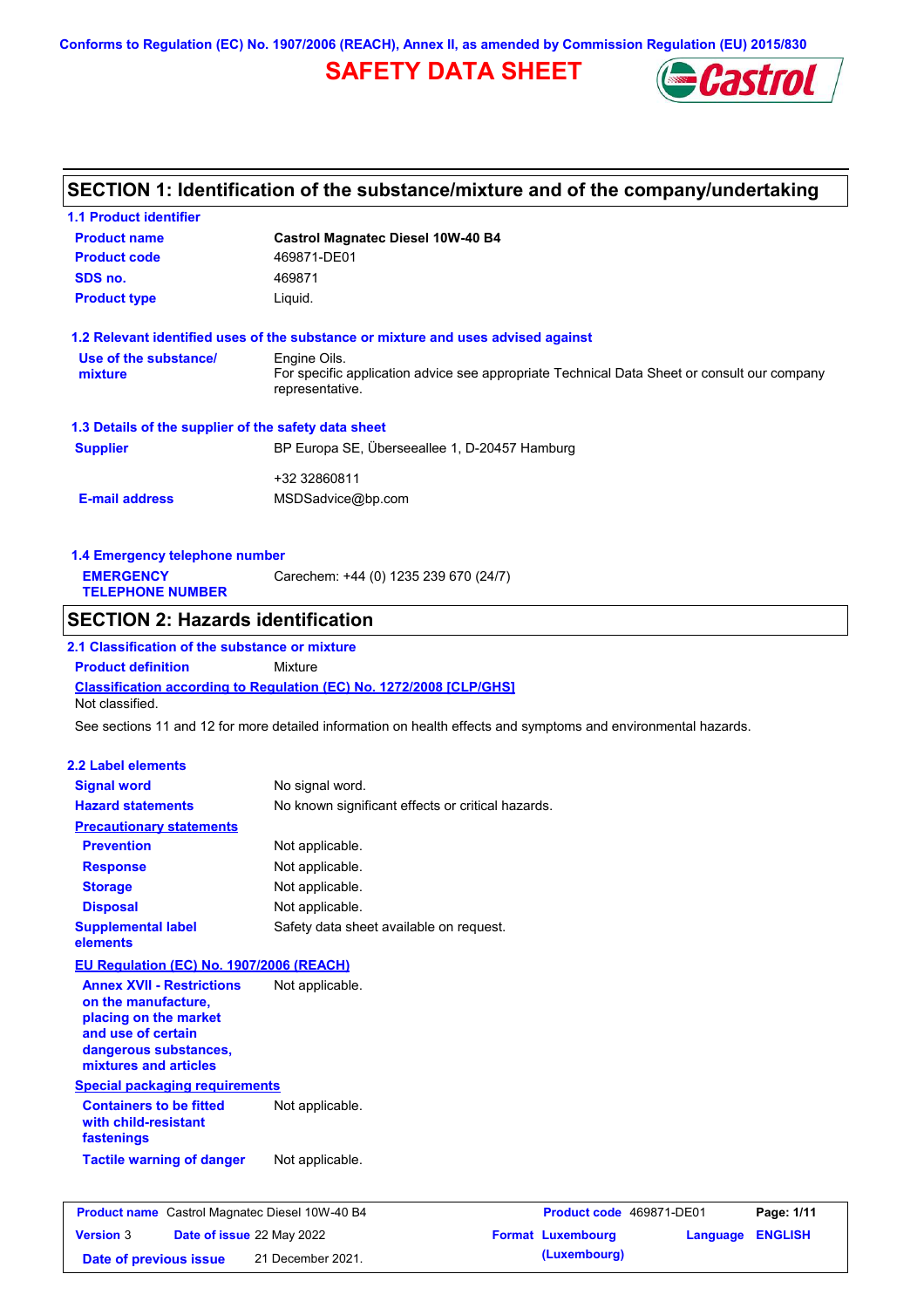## **SECTION 2: Hazards identification**

| 2.3 Other hazards                                                                                                        |                                                                                                                                                                                                                          |
|--------------------------------------------------------------------------------------------------------------------------|--------------------------------------------------------------------------------------------------------------------------------------------------------------------------------------------------------------------------|
| <b>Results of PBT and vPvB</b><br>assessment                                                                             | Product does not meet the criteria for PBT or vPvB according to Regulation (EC) No. 1907/2006,<br>Annex XIII.                                                                                                            |
| <b>Product meets the criteria</b><br>for PBT or vPvB according<br>to Regulation (EC) No.<br><b>1907/2006, Annex XIII</b> | This mixture does not contain any substances that are assessed to be a PBT or a vPvB.                                                                                                                                    |
| Other hazards which do<br>not result in classification                                                                   | Defatting to the skin.<br>USED ENGINE OILS<br>Used engine oil may contain hazardous components which have the potential to cause skin<br>cancer.<br>See Toxicological Information, section 11 of this Safety Data Sheet. |

Experimental data on one or more of the components has been used to determine all or part of the hazard classification of this product.

### **SECTION 3: Composition/information on ingredients**

#### **3.2 Mixtures**

Highly refined base oil (IP 346 DMSO extract < 3%). Proprietary performance additives. **Mixture Product definition**

| <b>Product/ingredient</b><br>name                                                             | <b>Identifiers</b>                                                                                         | %    | <b>Regulation (EC) No.</b><br>1272/2008 [CLP]                      | <b>Type</b> |
|-----------------------------------------------------------------------------------------------|------------------------------------------------------------------------------------------------------------|------|--------------------------------------------------------------------|-------------|
| Distillates (petroleum), hydrotreated<br>heavy paraffinic                                     | REACH #: 01-2119484627-25 $\ge$ 75 - $\le$ 90<br>$EC: 265-157-1$<br>CAS: 64742-54-7<br>Index: 649-467-00-8 |      | Not classified.                                                    | [6]         |
| Distillates (petroleum), solvent-<br>dewaxed heavy paraffinic                                 | REACH #: 01-2119471299-27<br>EC: 265-169-7<br>CAS: 64742-65-0<br>Index: 649-474-00-6                       | ≤10  | Not classified.                                                    | [6]         |
| Distillates (petroleum), hydrotreated<br>heavy paraffinic                                     | REACH #: 01-2119484627-25 ≤5<br>EC: 265-157-1<br>CAS: 64742-54-7<br>Index: 649-467-00-8                    |      | Asp. Tox. 1, H304                                                  | $[1]$       |
| Phosphorodithioic acid, mixed O,O-bis<br>(1,3-dimethylbutyl and iso-Pr) esters,<br>zinc salts | REACH #: 01-2119493626-26<br>EC: 283-392-8<br>CAS: 84605-29-8                                              | ו≥ ≤ | Skin Irrit. 2, H315<br>Eye Dam. 1, H318<br>Aquatic Chronic 2, H411 | $[1]$       |

**See Section 16 for the full text of the H statements declared above.**

### **Type**

[1] Substance classified with a health or environmental hazard

[2] Substance with a workplace exposure limit

[3] Substance meets the criteria for PBT according to Regulation (EC) No. 1907/2006, Annex XIII

[4] Substance meets the criteria for vPvB according to Regulation (EC) No. 1907/2006, Annex XIII

[5] Substance of equivalent concern

[6] Additional disclosure due to company policy

Occupational exposure limits, if available, are listed in Section 8.

### **SECTION 4: First aid measures**

| 4.1 Description of first aid measures                 |                                                                                                                                                                                                                                                     |
|-------------------------------------------------------|-----------------------------------------------------------------------------------------------------------------------------------------------------------------------------------------------------------------------------------------------------|
| Eye contact                                           | In case of contact, immediately flush eyes with plenty of water for at least 15 minutes. Eyelids<br>should be held away from the eyeball to ensure thorough rinsing. Check for and remove any<br>contact lenses. Get medical attention.             |
| <b>Skin contact</b>                                   | Wash skin thoroughly with soap and water or use recognised skin cleanser. Remove<br>contaminated clothing and shoes. Wash clothing before reuse. Clean shoes thoroughly before<br>reuse. Get medical attention if irritation develops.              |
| <b>Inhalation</b>                                     | If inhaled, remove to fresh air. In case of inhalation of decomposition products in a fire,<br>symptoms may be delayed. The exposed person may need to be kept under medical<br>surveillance for 48 hours. Get medical attention if symptoms occur. |
| <b>Ingestion</b>                                      | Do not induce vomiting unless directed to do so by medical personnel. Get medical attention if<br>symptoms occur.                                                                                                                                   |
| <b>Protection of first-aiders</b>                     | No action shall be taken involving any personal risk or without suitable training. It may be<br>dangerous to the person providing aid to give mouth-to-mouth resuscitation.                                                                         |
| <b>Product name</b> Castrol Magnatec Diesel 10W-40 B4 | Page: 2/11<br><b>Product code</b> 469871-DE01                                                                                                                                                                                                       |

|                        | <b>Product name</b> Castrol Magnatec Diesel 10W-40 B4 | <b>Product code</b> 4698/1-DE01 |                  | Page: 2/11 |
|------------------------|-------------------------------------------------------|---------------------------------|------------------|------------|
| <b>Version 3</b>       | <b>Date of issue 22 May 2022</b>                      | <b>Format Luxembourg</b>        | Language ENGLISH |            |
| Date of previous issue | 21 December 2021.                                     | (Luxembourg)                    |                  |            |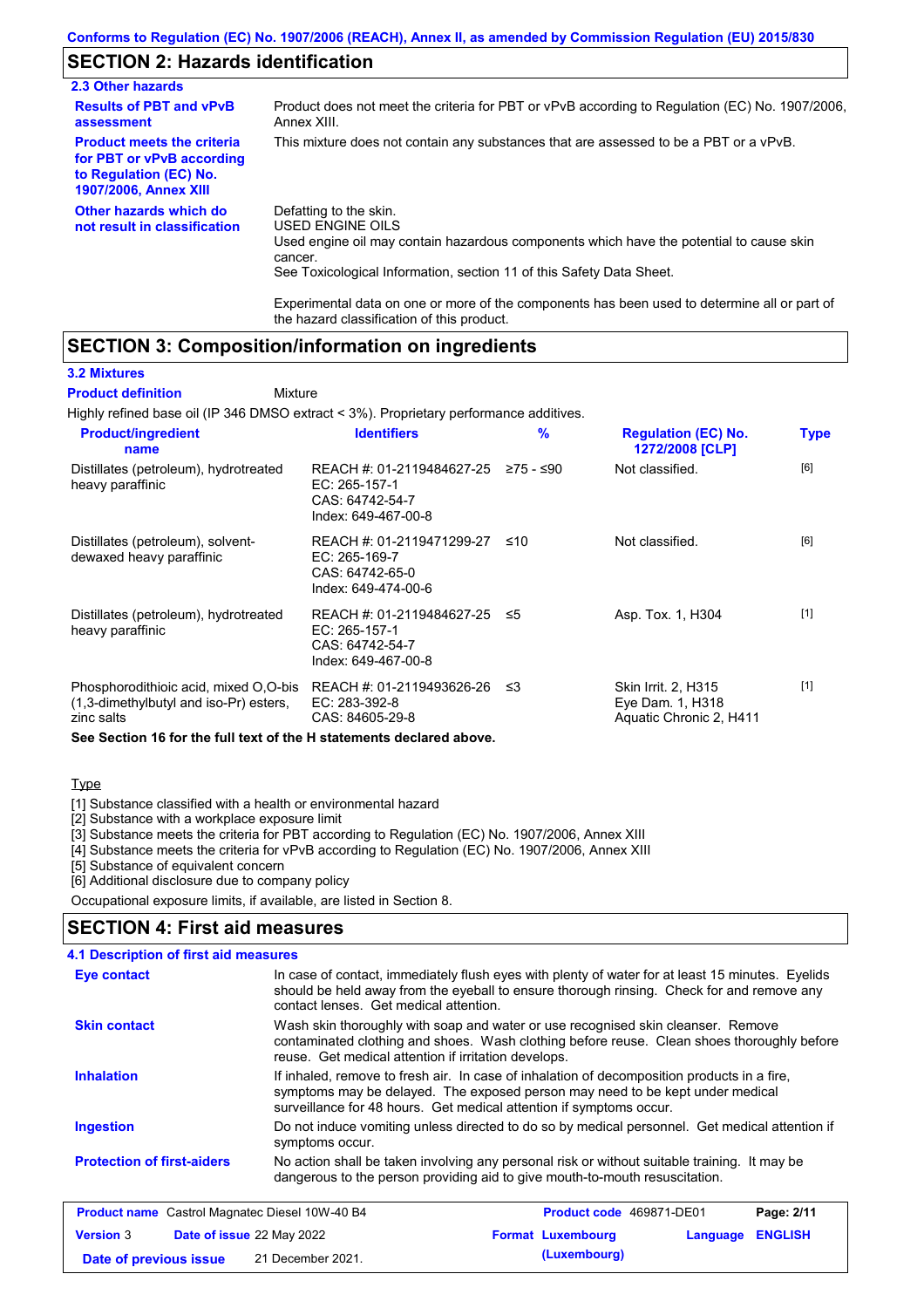### **SECTION 4: First aid measures**

### **4.2 Most important symptoms and effects, both acute and delayed**

See Section 11 for more detailed information on health effects and symptoms.

| <b>Potential acute health effects</b> |                                                                                                                     |
|---------------------------------------|---------------------------------------------------------------------------------------------------------------------|
| <b>Inhalation</b>                     | Exposure to decomposition products may cause a health hazard. Serious effects may be<br>delayed following exposure. |
| <b>Ingestion</b>                      | No known significant effects or critical hazards.                                                                   |
| <b>Skin contact</b>                   | Defatting to the skin. May cause skin dryness and irritation.                                                       |
| Eye contact                           | Not classified as an eye irritant. Based on data available for this or related materials.                           |
|                                       | Delayed and immediate effects as well as chronic effects from short and long-term exposure                          |
| <b>Inhalation</b>                     | Overexposure to the inhalation of airborne droplets or aerosols may cause irritation of the<br>respiratory tract.   |
| <b>Ingestion</b>                      | Ingestion of large quantities may cause nausea and diarrhoea.                                                       |
| <b>Skin contact</b>                   | Prolonged or repeated contact can defat the skin and lead to irritation and/or dermatitis.                          |
| Eye contact                           | Potential risk of transient stinging or redness if accidental eye contact occurs.                                   |
|                                       |                                                                                                                     |

### **4.3 Indication of any immediate medical attention and special treatment needed**

```
Notes to physician Treatment should in general be symptomatic and directed to relieving any effects.
                   In case of inhalation of decomposition products in a fire, symptoms may be delayed.
                   The exposed person may need to be kept under medical surveillance for 48 hours.
```
### **SECTION 5: Firefighting measures**

| 5.1 Extinguishing media                                                                                                                |                                                                                                                                                                                                |  |
|----------------------------------------------------------------------------------------------------------------------------------------|------------------------------------------------------------------------------------------------------------------------------------------------------------------------------------------------|--|
| <b>Suitable extinguishing</b><br>media                                                                                                 | In case of fire, use foam, dry chemical or carbon dioxide extinguisher or spray.                                                                                                               |  |
| <b>Unsuitable extinguishing</b><br>media                                                                                               | Do not use water jet. The use of a water jet may cause the fire to spread by splashing the<br>burning product.                                                                                 |  |
| 5.2 Special hazards arising from the substance or mixture                                                                              |                                                                                                                                                                                                |  |
| <b>Hazards from the</b><br>In a fire or if heated, a pressure increase will occur and the container may burst.<br>substance or mixture |                                                                                                                                                                                                |  |
| <b>Hazardous combustion</b><br>products                                                                                                | Combustion products may include the following:<br>carbon oxides $(CO, CO2)$ (carbon monoxide, carbon dioxide)<br>nitrogen oxides ( $NO$ , $NO2$ etc.)                                          |  |
| 5.3 Advice for firefighters                                                                                                            |                                                                                                                                                                                                |  |
| <b>Special precautions for</b><br>fire-fighters                                                                                        | No action shall be taken involving any personal risk or without suitable training. Promptly<br>isolate the scene by removing all persons from the vicinity of the incident if there is a fire. |  |
| <b>Special protective</b>                                                                                                              | Fire-fighters should wear appropriate protective equipment and self-contained breathing                                                                                                        |  |

## **SECTION 6: Accidental release measures**

**equipment for fire-fighters**

|                                         | 6.1 Personal precautions, protective equipment and emergency procedures                                                                                                                                                                                                                                                                                                              |
|-----------------------------------------|--------------------------------------------------------------------------------------------------------------------------------------------------------------------------------------------------------------------------------------------------------------------------------------------------------------------------------------------------------------------------------------|
| For non-emergency<br>personnel          | No action shall be taken involving any personal risk or without suitable training. Evacuate<br>surrounding areas. Keep unnecessary and unprotected personnel from entering. Do not touch<br>or walk through spilt material. Floors may be slippery; use care to avoid falling. Put on<br>appropriate personal protective equipment.                                                  |
| For emergency responders                | Entry into a confined space or poorly ventilated area contaminated with vapour, mist or fume is<br>extremely hazardous without the correct respiratory protective equipment and a safe system of<br>work. Wear self-contained breathing apparatus. Wear a suitable chemical protective suit.<br>Chemical resistant boots. See also the information in "For non-emergency personnel". |
| <b>6.2 Environmental</b><br>precautions | Avoid dispersal of spilt material and runoff and contact with soil, waterways, drains and sewers.<br>Inform the relevant authorities if the product has caused environmental pollution (sewers,<br>waterways, soil or air).                                                                                                                                                          |

469 will provide a basic level of protection for chemical incidents.

apparatus (SCBA) with a full face-piece operated in positive pressure mode. Clothing for firefighters (including helmets, protective boots and gloves) conforming to European standard EN

### **6.3 Methods and material for containment and cleaning up**

|                        | <b>Product name</b> Castrol Magnatec Diesel 10W-40 B4 | <b>Product code</b> 469871-DE01 |                         | Page: 3/11 |
|------------------------|-------------------------------------------------------|---------------------------------|-------------------------|------------|
| <b>Version 3</b>       | <b>Date of issue 22 May 2022</b>                      | <b>Format Luxembourg</b>        | <b>Language ENGLISH</b> |            |
| Date of previous issue | 21 December 2021.                                     | (Luxembourg)                    |                         |            |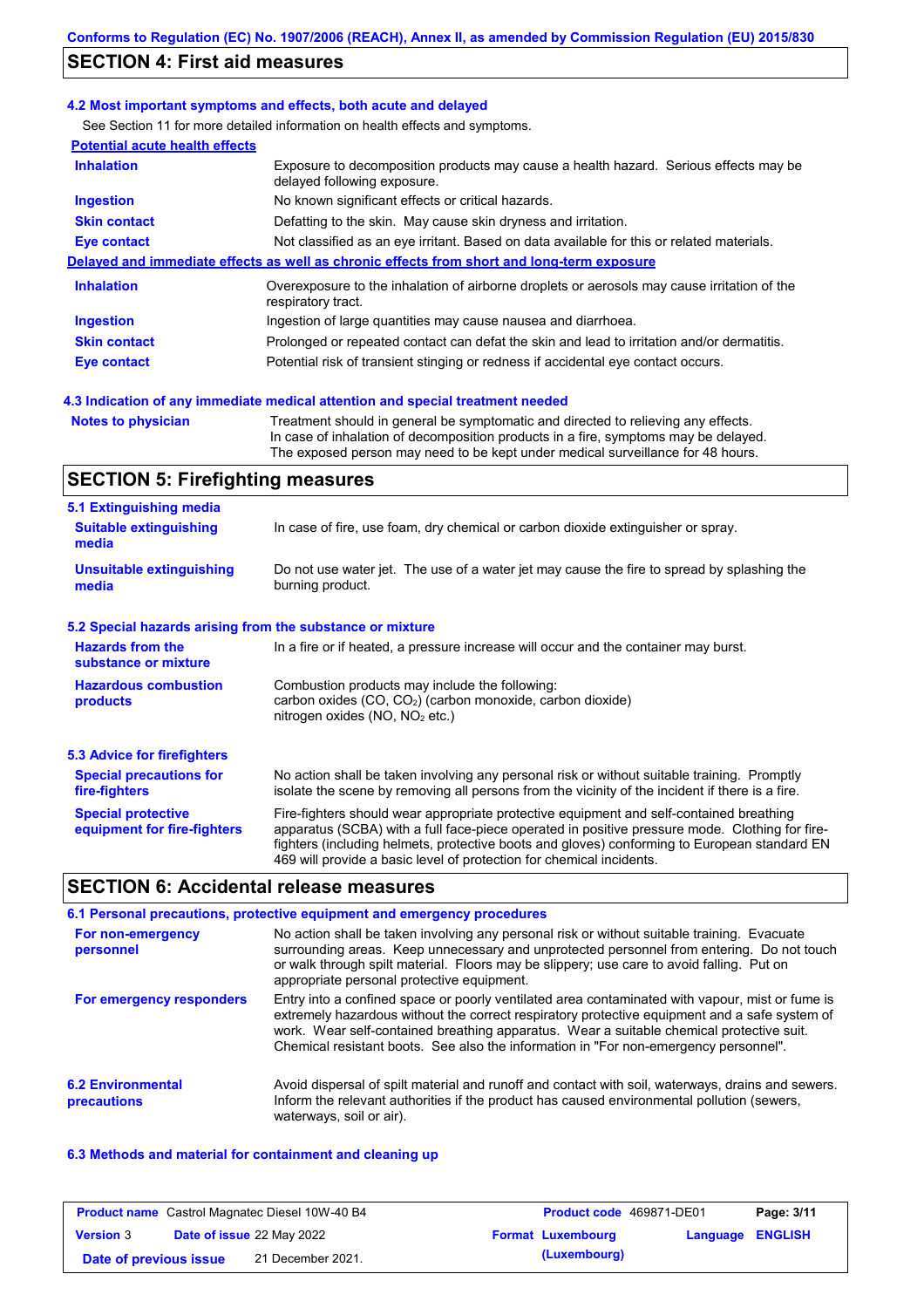### **SECTION 6: Accidental release measures**

| <b>Small spill</b>                        | Stop leak if without risk. Move containers from spill area. Absorb with an inert material and<br>place in an appropriate waste disposal container. Dispose of via a licensed waste disposal<br>contractor.                                                                                                                                                                                     |
|-------------------------------------------|------------------------------------------------------------------------------------------------------------------------------------------------------------------------------------------------------------------------------------------------------------------------------------------------------------------------------------------------------------------------------------------------|
| Large spill                               | Stop leak if without risk. Move containers from spill area. Prevent entry into sewers, water<br>courses, basements or confined areas. Contain and collect spillage with non-combustible,<br>absorbent material e.g. sand, earth, vermiculite or diatomaceous earth and place in container<br>for disposal according to local regulations. Dispose of via a licensed waste disposal contractor. |
| 6.4 Reference to other<br><b>sections</b> | See Section 1 for emergency contact information.<br>See Section 5 for firefighting measures.<br>See Section 8 for information on appropriate personal protective equipment.<br>See Section 12 for environmental precautions.<br>See Section 13 for additional waste treatment information.                                                                                                     |

### **SECTION 7: Handling and storage**

| 7.1 Precautions for safe handling                                                    |                                                                                                                                                                                                                                                                                                                                                                                                                                                                                          |
|--------------------------------------------------------------------------------------|------------------------------------------------------------------------------------------------------------------------------------------------------------------------------------------------------------------------------------------------------------------------------------------------------------------------------------------------------------------------------------------------------------------------------------------------------------------------------------------|
| <b>Protective measures</b>                                                           | Put on appropriate personal protective equipment.                                                                                                                                                                                                                                                                                                                                                                                                                                        |
| <b>Advice on general</b><br>occupational hygiene                                     | Eating, drinking and smoking should be prohibited in areas where this material is handled,<br>stored and processed. Wash thoroughly after handling. Remove contaminated clothing and<br>protective equipment before entering eating areas. See also Section 8 for additional<br>information on hygiene measures.                                                                                                                                                                         |
| <b>7.2 Conditions for safe</b><br>storage, including any<br><i>incompatibilities</i> | Store in accordance with local regulations. Store in a dry, cool and well-ventilated area, away<br>from incompatible materials (see Section 10). Keep away from heat and direct sunlight. Keep<br>container tightly closed and sealed until ready for use. Containers that have been opened must<br>be carefully resealed and kept upright to prevent leakage. Store and use only in equipment/<br>containers designed for use with this product. Do not store in unlabelled containers. |
| <b>Not suitable</b>                                                                  | Prolonged exposure to elevated temperature                                                                                                                                                                                                                                                                                                                                                                                                                                               |
| 7.3 Specific end use(s)                                                              |                                                                                                                                                                                                                                                                                                                                                                                                                                                                                          |
| <b>Recommendations</b>                                                               | See section 1.2 and Exposure scenarios in annex, if applicable.                                                                                                                                                                                                                                                                                                                                                                                                                          |

### **SECTION 8: Exposure controls/personal protection**

#### **8.1 Control parameters**

### **Occupational exposure limits**

No exposure limit value known.

Whilst specific OELs for certain components may be shown in this section, other components may be present in any mist, vapour or dust produced. Therefore, the specific OELs may not be applicable to the product as a whole and are provided for guidance only.

| <b>Recommended monitoring</b> | If this product contains ingredients with exposure limits, personal, workplace atmosphere or     |
|-------------------------------|--------------------------------------------------------------------------------------------------|
| <b>procedures</b>             | biological monitoring may be required to determine the effectiveness of the ventilation or other |
|                               | control measures and/or the necessity to use respiratory protective equipment. Reference         |
|                               | should be made to monitoring standards, such as the following: European Standard EN 689          |
|                               | (Workplace atmospheres - Guidance for the assessment of exposure by inhalation to chemical       |
|                               | agents for comparison with limit values and measurement strategy) European Standard EN           |
|                               | 14042 (Workplace atmospheres - Guide for the application and use of procedures for the           |
|                               | assessment of exposure to chemical and biological agents) European Standard EN 482               |
|                               | (Workplace atmospheres - General requirements for the performance of procedures for the          |
|                               | measurement of chemical agents) Reference to national quidance documents for methods for         |
|                               | the determination of hazardous substances will also be required.                                 |

#### **Derived No Effect Level**

No DNELs/DMELs available.

#### **Predicted No Effect Concentration**

No PNECs available

### **8.2 Exposure controls**

**Appropriate engineering controls** Provide exhaust ventilation or other engineering controls to keep the relevant airborne concentrations below their respective occupational exposure limits. All activities involving chemicals should be assessed for their risks to health, to ensure exposures are adequately controlled. Personal protective equipment should only be considered after other forms of control measures (e.g. engineering controls) have been suitably evaluated. Personal protective equipment should conform to appropriate standards, be suitable for use, be kept in good condition and properly maintained. Your supplier of personal protective equipment should be consulted for advice on selection and **Product name** Castrol Magnatec Diesel 10W-40 B4 **Product Code 469871-DE01 Page: 4/11 Version** 3 **Date of issue** 22 May 2022 **Format Luxembourg Language ENGLISH**

**Date of previous issue (Luxembourg)** 21 December 2021.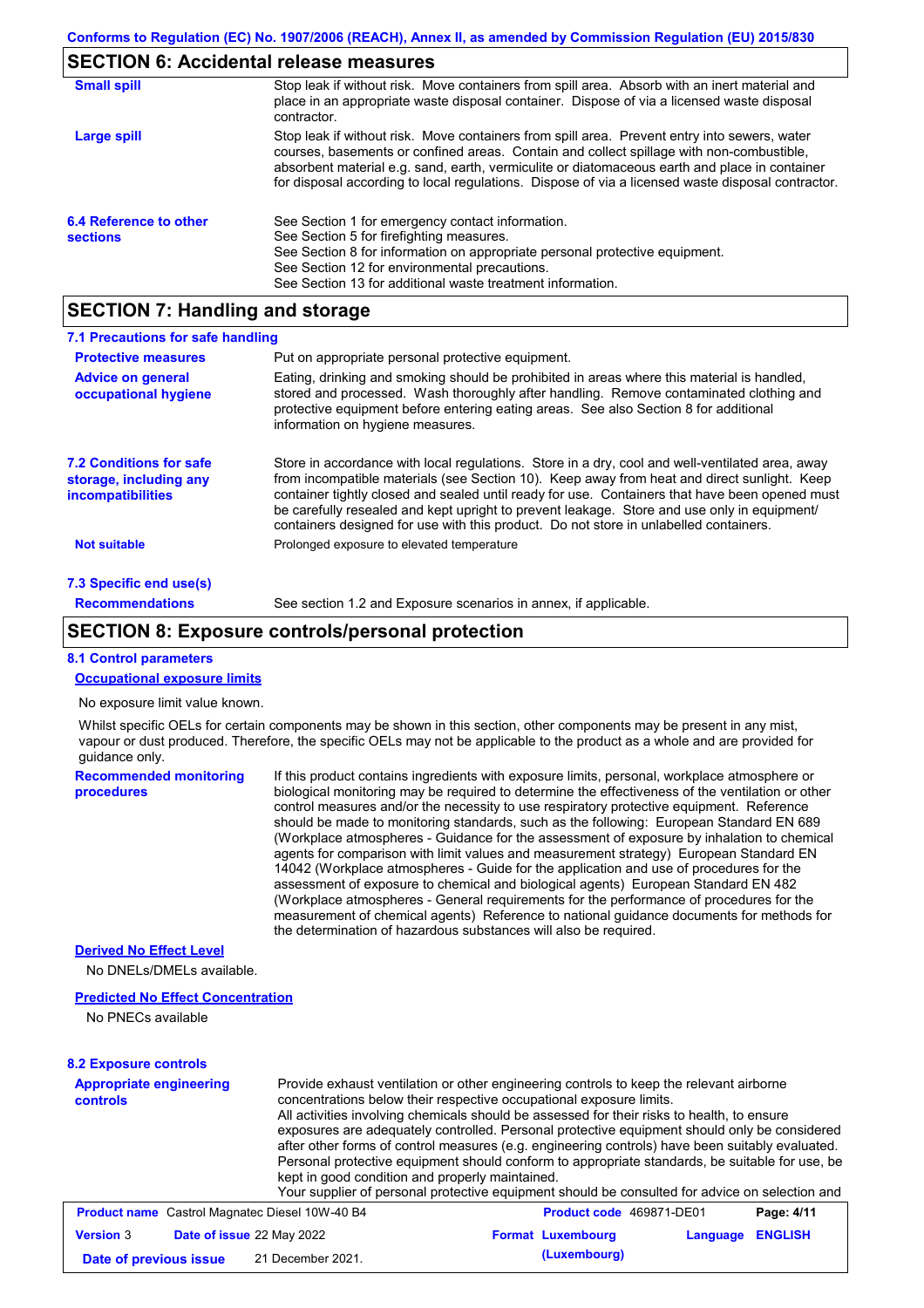# **SECTION 8: Exposure controls/personal protection**

|                                       | appropriate standards. For further information contact your national organisation for standards.<br>The final choice of protective equipment will depend upon a risk assessment. It is important to<br>ensure that all items of personal protective equipment are compatible.                                                                                                                                                                                                                                                                                                                                                                     |
|---------------------------------------|---------------------------------------------------------------------------------------------------------------------------------------------------------------------------------------------------------------------------------------------------------------------------------------------------------------------------------------------------------------------------------------------------------------------------------------------------------------------------------------------------------------------------------------------------------------------------------------------------------------------------------------------------|
| <b>Individual protection measures</b> |                                                                                                                                                                                                                                                                                                                                                                                                                                                                                                                                                                                                                                                   |
| <b>Hygiene measures</b>               | Wash hands, forearms and face thoroughly after handling chemical products, before eating,<br>smoking and using the lavatory and at the end of the working period. Ensure that eyewash<br>stations and safety showers are close to the workstation location.                                                                                                                                                                                                                                                                                                                                                                                       |
| <b>Respiratory protection</b>         | In case of insufficient ventilation, wear suitable respiratory equipment.<br>The correct choice of respiratory protection depends upon the chemicals being handled, the<br>conditions of work and use, and the condition of the respiratory equipment. Safety procedures<br>should be developed for each intended application. Respiratory protection equipment should<br>therefore be chosen in consultation with the supplier/manufacturer and with a full assessment<br>of the working conditions.                                                                                                                                             |
| <b>Eye/face protection</b>            | Safety glasses with side shields.                                                                                                                                                                                                                                                                                                                                                                                                                                                                                                                                                                                                                 |
| <b>Skin protection</b>                |                                                                                                                                                                                                                                                                                                                                                                                                                                                                                                                                                                                                                                                   |
| <b>Hand protection</b>                | <b>General Information:</b>                                                                                                                                                                                                                                                                                                                                                                                                                                                                                                                                                                                                                       |
|                                       | Because specific work environments and material handling practices vary, safety procedures<br>should be developed for each intended application. The correct choice of protective gloves<br>depends upon the chemicals being handled, and the conditions of work and use. Most gloves<br>provide protection for only a limited time before they must be discarded and replaced (even the<br>best chemically resistant gloves will break down after repeated chemical exposures).                                                                                                                                                                  |
|                                       | Gloves should be chosen in consultation with the supplier / manufacturer and taking account of<br>a full assessment of the working conditions.                                                                                                                                                                                                                                                                                                                                                                                                                                                                                                    |
|                                       | Recommended: Nitrile gloves.<br><b>Breakthrough time:</b>                                                                                                                                                                                                                                                                                                                                                                                                                                                                                                                                                                                         |
|                                       | Breakthrough time data are generated by glove manufacturers under laboratory test conditions<br>and represent how long a glove can be expected to provide effective permeation resistance. It<br>is important when following breakthrough time recommendations that actual workplace<br>conditions are taken into account. Always consult with your glove supplier for up-to-date<br>technical information on breakthrough times for the recommended glove type.<br>Our recommendations on the selection of gloves are as follows:                                                                                                                |
|                                       | Continuous contact:                                                                                                                                                                                                                                                                                                                                                                                                                                                                                                                                                                                                                               |
|                                       | Gloves with a minimum breakthrough time of 240 minutes, or >480 minutes if suitable gloves<br>can be obtained.<br>If suitable gloves are not available to offer that level of protection, gloves with shorter<br>breakthrough times may be acceptable as long as appropriate glove maintenance and<br>replacement regimes are determined and adhered to.                                                                                                                                                                                                                                                                                          |
|                                       | Short-term / splash protection:                                                                                                                                                                                                                                                                                                                                                                                                                                                                                                                                                                                                                   |
|                                       | Recommended breakthrough times as above.<br>It is recognised that for short-term, transient exposures, gloves with shorter breakthrough times<br>may commonly be used. Therefore, appropriate maintenance and replacement regimes must<br>be determined and rigorously followed.                                                                                                                                                                                                                                                                                                                                                                  |
|                                       | <b>Glove Thickness:</b>                                                                                                                                                                                                                                                                                                                                                                                                                                                                                                                                                                                                                           |
|                                       | For general applications, we recommend gloves with a thickness typically greater than 0.35 mm.                                                                                                                                                                                                                                                                                                                                                                                                                                                                                                                                                    |
|                                       | It should be emphasised that glove thickness is not necessarily a good predictor of glove<br>resistance to a specific chemical, as the permeation efficiency of the glove will be dependent<br>on the exact composition of the glove material. Therefore, glove selection should also be based<br>on consideration of the task requirements and knowledge of breakthrough times.<br>Glove thickness may also vary depending on the glove manufacturer, the glove type and the<br>glove model. Therefore, the manufacturers' technical data should always be taken into account<br>to ensure selection of the most appropriate glove for the task. |
|                                       | Note: Depending on the activity being conducted, gloves of varying thickness may be required<br>for specific tasks. For example:                                                                                                                                                                                                                                                                                                                                                                                                                                                                                                                  |
|                                       | • Thinner gloves (down to 0.1 mm or less) may be required where a high degree of manual<br>dexterity is needed. However, these gloves are only likely to give short duration protection and<br>would normally be just for single use applications, then disposed of.                                                                                                                                                                                                                                                                                                                                                                              |

|                        | <b>Product name</b> Castrol Magnatec Diesel 10W-40 B4 | Product code 469871-DE01 |                         | Page: 5/11 |
|------------------------|-------------------------------------------------------|--------------------------|-------------------------|------------|
| <b>Version 3</b>       | <b>Date of issue 22 May 2022</b>                      | <b>Format Luxembourg</b> | <b>Language ENGLISH</b> |            |
| Date of previous issue | 21 December 2021.                                     | (Luxembourg)             |                         |            |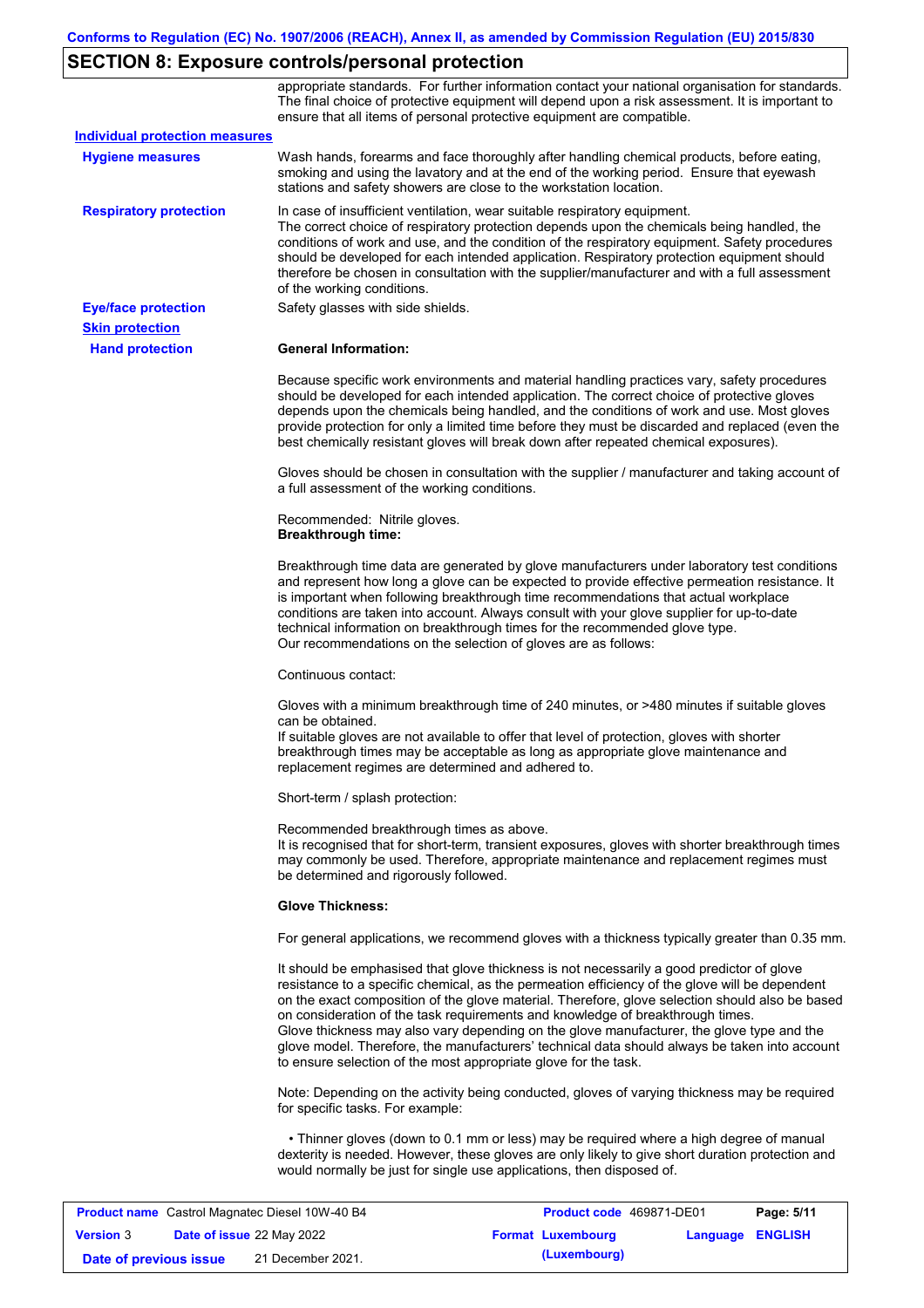• Thicker gloves (up to 3 mm or more) may be required where there is a mechanical (as well

## **SECTION 8: Exposure controls/personal protection**

|                                           | as a chemical) risk i.e. where there is abrasion or puncture potential.                                                                                                                                                                                                                                                                                                                                                                                                                                                                                                                                                                                                               |
|-------------------------------------------|---------------------------------------------------------------------------------------------------------------------------------------------------------------------------------------------------------------------------------------------------------------------------------------------------------------------------------------------------------------------------------------------------------------------------------------------------------------------------------------------------------------------------------------------------------------------------------------------------------------------------------------------------------------------------------------|
| <b>Skin and body</b>                      | Use of protective clothing is good industrial practice.<br>Personal protective equipment for the body should be selected based on the task being<br>performed and the risks involved and should be approved by a specialist before handling this<br>product.<br>Cotton or polyester/cotton overalls will only provide protection against light superficial<br>contamination that will not soak through to the skin. Overalls should be laundered on a regular<br>basis. When the risk of skin exposure is high (e.g. when cleaning up spillages or if there is a<br>risk of splashing) then chemical resistant aprons and/or impervious chemical suits and boots<br>will be required. |
| <b>Refer to standards:</b>                | Respiratory protection: EN 529<br>Gloves: EN 420, EN 374<br>Eye protection: EN 166<br>Filtering half-mask: EN 149<br>Filtering half-mask with valve: EN 405<br>Half-mask: EN 140 plus filter<br>Full-face mask: EN 136 plus filter<br>Particulate filters: EN 143<br>Gas/combined filters: EN 14387                                                                                                                                                                                                                                                                                                                                                                                   |
| <b>Environmental exposure</b><br>controls | Emissions from ventilation or work process equipment should be checked to ensure they<br>comply with the requirements of environmental protection legislation. In some cases, fume<br>scrubbers, filters or engineering modifications to the process equipment will be necessary to<br>reduce emissions to acceptable levels.                                                                                                                                                                                                                                                                                                                                                         |

### **SECTION 9: Physical and chemical properties**

The conditions of measurement of all properties are at standard temperature and pressure unless otherwise indicated.

### **9.1 Information on basic physical and chemical properties**

| <b>Appearance</b>                                      |                                                                                       |
|--------------------------------------------------------|---------------------------------------------------------------------------------------|
| <b>Physical state</b>                                  | Liquid.                                                                               |
| <b>Colour</b>                                          | Amber.                                                                                |
| <b>Odour</b>                                           | Not available.                                                                        |
| <b>Odour threshold</b>                                 | Not available.                                                                        |
| рH                                                     | Not applicable.                                                                       |
| <b>Melting point/freezing point</b>                    | Not available.                                                                        |
| Initial boiling point and boiling<br>range             | Not available.                                                                        |
| <b>Pour point</b>                                      | $-42 °C$                                                                              |
| <b>Flash point</b>                                     | Closed cup: 202°C (395.6°F) [Pensky-Martens]<br>Open cup: 226°C (438.8°F) [Cleveland] |
| <b>Evaporation rate</b>                                | Not available.                                                                        |
| Flammability (solid, gas)                              | Not available.                                                                        |
| <b>Upper/lower flammability or</b><br>explosive limits | Not available.                                                                        |
| <b>Vapour pressure</b>                                 | Not available.                                                                        |

Г

|                                                       | <b>Ingredient name</b><br>Distillates (petroleum),<br>hydrotreated heavy<br>paraffinic             | Vapour Pressure at 20°C |         | Vapour pressure at 50°C  |          |                                 |                    |                |  |  |  |
|-------------------------------------------------------|----------------------------------------------------------------------------------------------------|-------------------------|---------|--------------------------|----------|---------------------------------|--------------------|----------------|--|--|--|
|                                                       |                                                                                                    | mm Hg kPa               |         | <b>Method</b>            | mm<br>Hg | kPa                             | <b>Method</b>      |                |  |  |  |
|                                                       |                                                                                                    | < 0.08                  | < 0.011 | <b>ASTM D 5191</b>       |          |                                 |                    |                |  |  |  |
|                                                       | Distillates (petroleum),<br>solvent-dewaxed<br>heavy paraffinic                                    | < 0.08                  | < 0.011 | <b>ASTM D 5191</b>       |          |                                 |                    |                |  |  |  |
|                                                       | Distillates (petroleum),<br>hydrotreated heavy<br>paraffinic                                       |                         |         |                          | < 0.08   | < 0.011                         | <b>ASTM D 5191</b> |                |  |  |  |
|                                                       | Phosphorodithioic acid, 0<br>mixed O,O-bis<br>(1,3-dimethylbutyl and<br>iso-Pr) esters, zinc salts |                         | 10      | EU A.4                   | 0        | C                               | EU A.4             |                |  |  |  |
| <b>Product name</b> Castrol Magnatec Diesel 10W-40 B4 |                                                                                                    |                         |         |                          |          | <b>Product code</b> 469871-DE01 |                    | Page: 6/11     |  |  |  |
| <b>Version 3</b><br>Date of issue 22 May 2022         |                                                                                                    |                         |         | <b>Format Luxembourg</b> |          |                                 | Language           | <b>ENGLISH</b> |  |  |  |
| Date of previous issue                                | 21 December 2021.                                                                                  |                         |         | (Luxembourg)             |          |                                 |                    |                |  |  |  |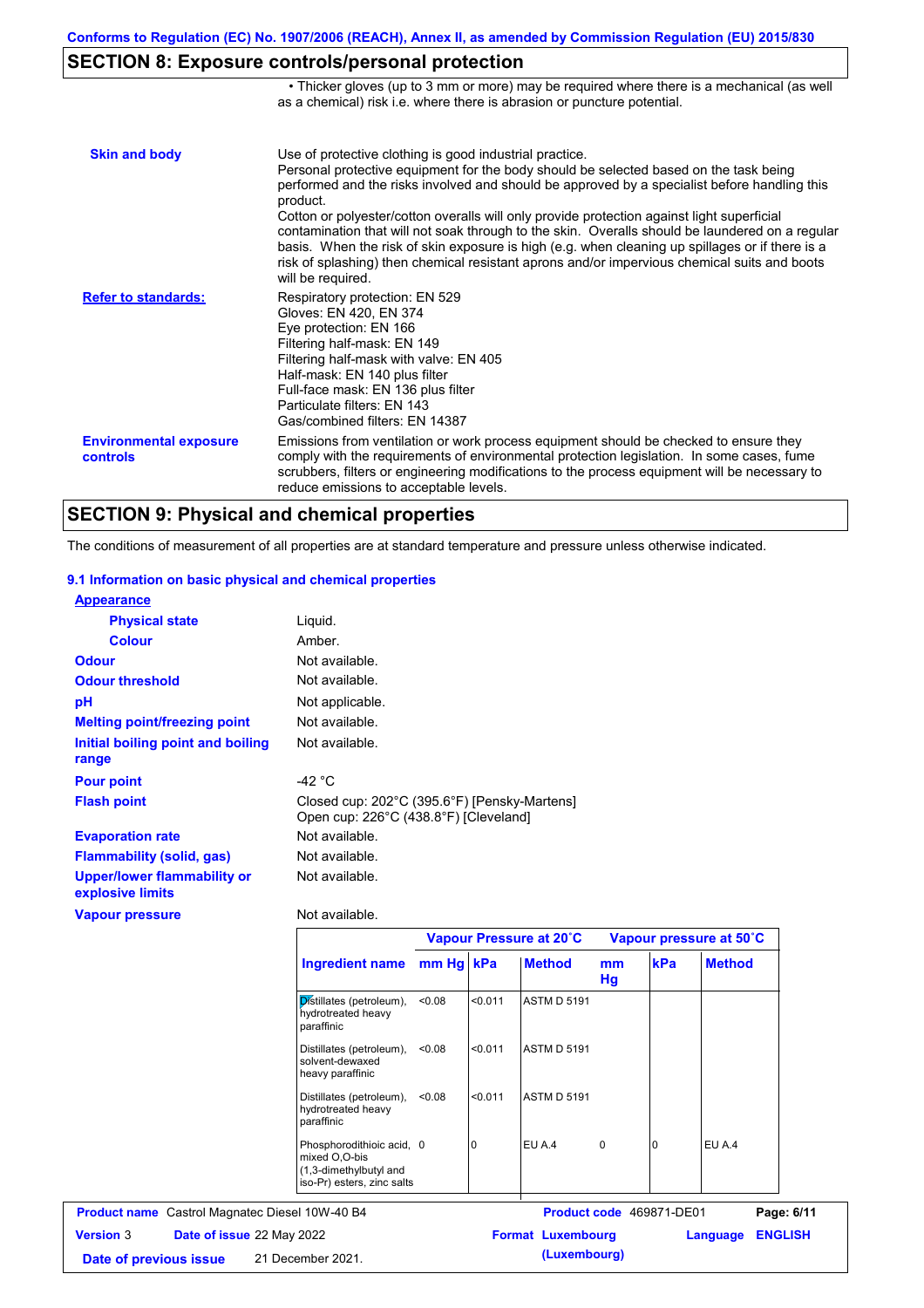## **SECTION 9: Physical and chemical properties**

| <b>Vapour density</b>                             | Not available.                                                                                                                                         |
|---------------------------------------------------|--------------------------------------------------------------------------------------------------------------------------------------------------------|
| <b>Relative density</b>                           | Not available.                                                                                                                                         |
| <b>Density</b>                                    | $\leq$ 1000 kg/m <sup>3</sup> (<1 g/cm <sup>3</sup> ) at 15 <sup>°</sup> C                                                                             |
| <b>Solubility(ies)</b>                            | insoluble in water.                                                                                                                                    |
| <b>Partition coefficient: n-octanol/</b><br>water | Not applicable.                                                                                                                                        |
| <b>Auto-ignition temperature</b>                  | Not available.                                                                                                                                         |
| <b>Decomposition temperature</b>                  | Not available.                                                                                                                                         |
| <b>Viscosity</b>                                  | Kinematic: 101.1 mm <sup>2</sup> /s (101.1 cSt) at $40^{\circ}$ C<br>Kinematic: 13.8 to 16.2 mm <sup>2</sup> /s (13.8 to 16.2 cSt) at 100 $^{\circ}$ C |
| <b>Explosive properties</b>                       | Not available.                                                                                                                                         |
| <b>Oxidising properties</b>                       | Not available.                                                                                                                                         |
| <b>Particle characteristics</b>                   |                                                                                                                                                        |
| <b>Median particle size</b>                       | Not applicable.                                                                                                                                        |
| 9.2 Other information                             |                                                                                                                                                        |

```
No additional information.
```
## **SECTION 10: Stability and reactivity**

| <b>APAPIALL 11</b>                                |                                                                                                                                                                         |
|---------------------------------------------------|-------------------------------------------------------------------------------------------------------------------------------------------------------------------------|
| <b>10.6 Hazardous</b><br>decomposition products   | Under normal conditions of storage and use, hazardous decomposition products should not be<br>produced.                                                                 |
| 10.5 Incompatible materials                       | Reactive or incompatible with the following materials: oxidising materials.                                                                                             |
| <b>10.4 Conditions to avoid</b>                   | Avoid all possible sources of ignition (spark or flame).                                                                                                                |
| <b>10.3 Possibility of</b><br>hazardous reactions | Under normal conditions of storage and use, hazardous reactions will not occur.<br>Under normal conditions of storage and use, hazardous polymerisation will not occur. |
| <b>10.2 Chemical stability</b>                    | The product is stable.                                                                                                                                                  |
| <b>10.1 Reactivity</b>                            | No specific test data available for this product. Refer to Conditions to avoid and Incompatible<br>materials for additional information.                                |

# **SECTION 11: Toxicological information**

| 11.1 Information on toxicological effects             |                                                                                                                     |  |
|-------------------------------------------------------|---------------------------------------------------------------------------------------------------------------------|--|
| <b>Acute toxicity estimates</b>                       |                                                                                                                     |  |
| Not available.                                        |                                                                                                                     |  |
| <b>Information on likely</b><br>routes of exposure    | Routes of entry anticipated: Dermal, Inhalation.                                                                    |  |
| <b>Potential acute health effects</b>                 |                                                                                                                     |  |
|                                                       |                                                                                                                     |  |
| <b>Inhalation</b>                                     | Exposure to decomposition products may cause a health hazard. Serious effects may be<br>delayed following exposure. |  |
| <b>Ingestion</b>                                      | No known significant effects or critical hazards.                                                                   |  |
| <b>Skin contact</b>                                   | Defatting to the skin. May cause skin dryness and irritation.                                                       |  |
| <b>Eye contact</b>                                    | Not classified as an eye irritant. Based on data available for this or related materials.                           |  |
|                                                       | <b>Symptoms related to the physical, chemical and toxicological characteristics</b>                                 |  |
| <b>Inhalation</b>                                     | No specific data.                                                                                                   |  |
| <b>Ingestion</b>                                      | No specific data.                                                                                                   |  |
| <b>Skin contact</b>                                   | Adverse symptoms may include the following:<br><i>irritation</i><br>dryness<br>cracking                             |  |
| <b>Eye contact</b>                                    | No specific data.                                                                                                   |  |
|                                                       | Delayed and immediate effects as well as chronic effects from short and long-term exposure                          |  |
| <b>Inhalation</b>                                     | Overexposure to the inhalation of airborne droplets or aerosols may cause irritation of the<br>respiratory tract.   |  |
| <b>Ingestion</b>                                      | Ingestion of large quantities may cause nausea and diarrhoea.                                                       |  |
| <b>Product name</b> Castrol Magnatec Diesel 10W-40 B4 | Page: 7/11<br>Product code 469871-DE01                                                                              |  |
| <b>Version 3</b><br>Date of issue 22 May 2022         | <b>Format Luxembourg</b><br><b>ENGLISH</b><br>Language                                                              |  |
| Date of previous issue                                | (Luxembourg)<br>21 December 2021.                                                                                   |  |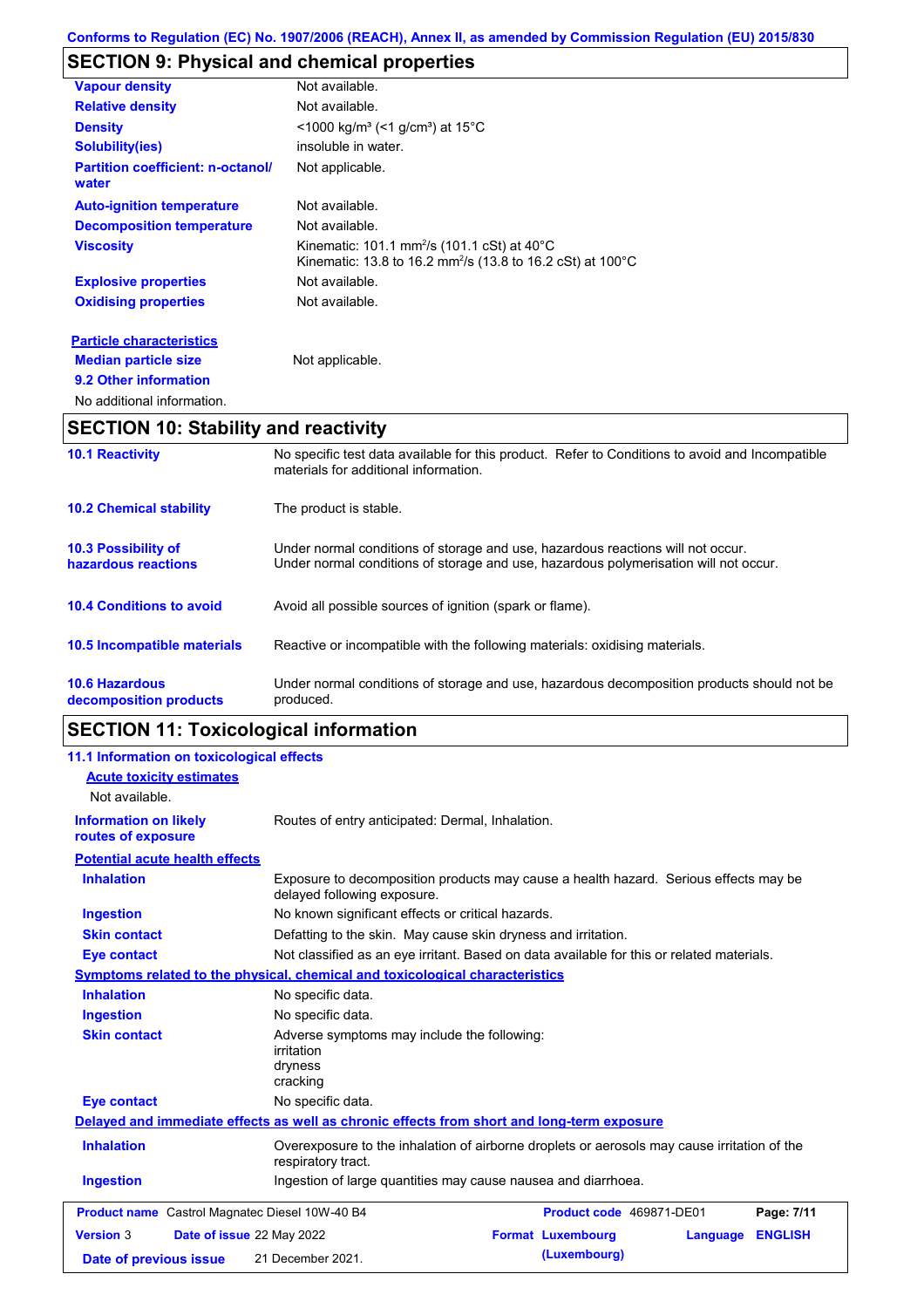## **SECTION 11: Toxicological information**

| <b>Skin contact</b>                     | Prolonged or repeated contact can defat the skin and lead to irritation and/or dermatitis.                                                                                                                                                                                                                                                                                                               |
|-----------------------------------------|----------------------------------------------------------------------------------------------------------------------------------------------------------------------------------------------------------------------------------------------------------------------------------------------------------------------------------------------------------------------------------------------------------|
| Eye contact                             | Potential risk of transient stinging or redness if accidental eye contact occurs.                                                                                                                                                                                                                                                                                                                        |
| <b>Potential chronic health effects</b> |                                                                                                                                                                                                                                                                                                                                                                                                          |
| <b>General</b>                          | USED ENGINE OILS<br>Combustion products resulting from the operation of internal combustion engines contaminate<br>engine oils during use. Used engine oil may contain hazardous components which have the<br>potential to cause skin cancer. Frequent or prolonged contact with all types and makes of used<br>engine oil must therefore be avoided and a high standard of personal hygiene maintained. |
| <b>Carcinogenicity</b>                  | No known significant effects or critical hazards.                                                                                                                                                                                                                                                                                                                                                        |
| <b>Mutagenicity</b>                     | No known significant effects or critical hazards.                                                                                                                                                                                                                                                                                                                                                        |
| <b>Developmental effects</b>            | No known significant effects or critical hazards.                                                                                                                                                                                                                                                                                                                                                        |
| <b>Fertility effects</b>                | No known significant effects or critical hazards.                                                                                                                                                                                                                                                                                                                                                        |
|                                         |                                                                                                                                                                                                                                                                                                                                                                                                          |

### **SECTION 12: Ecological information**

```
12.1 Toxicity
```
**Environmental hazards** Not classified as dangerous

### **12.2 Persistence and degradability**

Expected to be biodegradable.

### **12.3 Bioaccumulative potential**

This product is not expected to bioaccumulate through food chains in the environment.

| <b>12.4 Mobility in soil</b>                                  |                                                                      |
|---------------------------------------------------------------|----------------------------------------------------------------------|
| <b>Soil/water partition</b><br>coefficient (K <sub>oc</sub> ) | Not available.                                                       |
| <b>Mobility</b>                                               | Spillages may penetrate the soil causing ground water contamination. |

### **12.5 Results of PBT and vPvB assessment**

Product does not meet the criteria for PBT or vPvB according to Regulation (EC) No. 1907/2006, Annex XIII.

### **12.6 Other adverse effects**

Spills may form a film on water surfaces causing physical damage to organisms. Oxygen transfer could also be impaired. **Other ecological information**

## **SECTION 13: Disposal considerations**

#### **13.1 Waste treatment methods**

**Methods of disposal**

**Product**

Where possible, arrange for product to be recycled. Dispose of via an authorised person/ licensed waste disposal contractor in accordance with local regulations.

### **Hazardous waste** Yes.

### **European waste catalogue (EWC)**

| Waste code  | <b>Waste designation</b>                                        |
|-------------|-----------------------------------------------------------------|
| l 13 02 05* | mineral-based non-chlorinated engine, gear and lubricating oils |

However, deviation from the intended use and/or the presence of any potential contaminants may require an alternative waste disposal code to be assigned by the end user.

| <b>Packaging</b>           |                                                                                                                                                                                                                                                                                                                                                                                                                                                                                                 |
|----------------------------|-------------------------------------------------------------------------------------------------------------------------------------------------------------------------------------------------------------------------------------------------------------------------------------------------------------------------------------------------------------------------------------------------------------------------------------------------------------------------------------------------|
| <b>Methods of disposal</b> | Where possible, arrange for product to be recycled. Dispose of via an authorised person/<br>licensed waste disposal contractor in accordance with local regulations.                                                                                                                                                                                                                                                                                                                            |
| <b>Special precautions</b> | This material and its container must be disposed of in a safe way. Care should be taken when<br>handling emptied containers that have not been cleaned or rinsed out. Empty containers or<br>liners may retain some product residues. Empty containers represent a fire hazard as they may<br>contain flammable product residues and vapour. Never weld, solder or braze empty containers.<br>Avoid dispersal of spilt material and runoff and contact with soil, waterways, drains and sewers. |
| <b>References</b>          | Commission 2014/955/EU<br>Directive 2008/98/EC                                                                                                                                                                                                                                                                                                                                                                                                                                                  |

| <b>Product name</b> Castrol Magnatec Diesel 10W-40 B4 |                           |                   | <b>Product code</b> 469871-DE01 |                         | Page: 8/11 |
|-------------------------------------------------------|---------------------------|-------------------|---------------------------------|-------------------------|------------|
| <b>Version 3</b>                                      | Date of issue 22 May 2022 |                   | <b>Format Luxembourg</b>        | <b>Language ENGLISH</b> |            |
| Date of previous issue                                |                           | 21 December 2021. | (Luxembourg)                    |                         |            |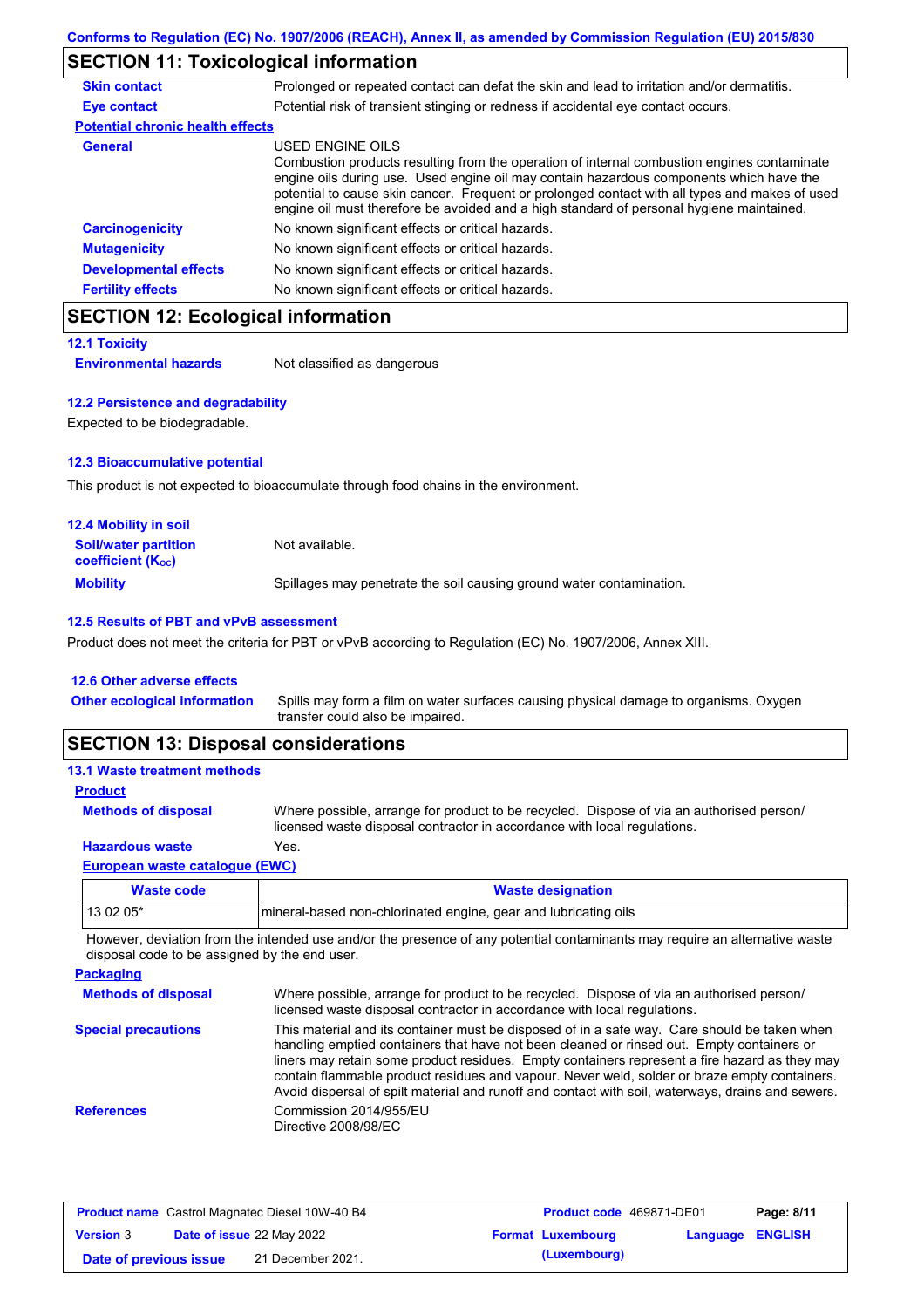#### - - - - - - - - - Not regulated. Not regulated. Not regulated. - - - **SECTION 14: Transport information ADR/RID IMDG IATA 14.1 UN number 14.2 UN proper shipping name 14.3 Transport hazard class(es) 14.4 Packing group ADN Additional information 14.5 Environmental hazards** No. 1980 | No. 1980 | No. 1980 | No. 1980 | No. 1980 | No. 1980 | No. 1980 | No. 1980 | No. 1980 | No. 1980 | Not regulated. - -<br>No. - -

**14.6 Special precautions for user** Not available.

#### **14.7 Transport in bulk according to IMO instruments**

**Version** 3

Not available.

## **SECTION 15: Regulatory information**

**Other regulations REACH Status** The company, as identified in Section 1, sells this product in the EU in compliance with the current requirements of REACH. **15.1 Safety, health and environmental regulations/legislation specific for the substance or mixture EU Regulation (EC) No. 1907/2006 (REACH) Annex XIV - List of substances subject to authorisation Substances of very high concern** None of the components are listed. At least one component is not listed. At least one component is not listed. At least one component is not listed. At least one component is not listed. At least one component is not listed. All components are listed or exempted. At least one component is not listed. **United States inventory (TSCA 8b) Australia inventory (AIIC) Canada inventory China inventory (IECSC) Japan inventory (CSCL) Korea inventory (KECI) Philippines inventory (PICCS) Taiwan Chemical Substances Inventory (TCSI) All components are listed or exempted. Ozone depleting substances (1005/2009/EU)** Not listed. **Prior Informed Consent (PIC) (649/2012/EU)** None of the components are listed. **Annex XIV EU Regulation (EC) No. 1907/2006 (REACH) Annex XVII - Restrictions on the manufacture, placing on the market and use of certain dangerous substances, mixtures and articles** Not applicable. **Product name** Castrol Magnatec Diesel 10W-40 B4 **Product Code 469871-DE01 Page: 9/11** 

**Date of issue** 22 May 2022 **Format Luxembourg Language ENGLISH Date of previous issue (Luxembourg)** 21 December 2021.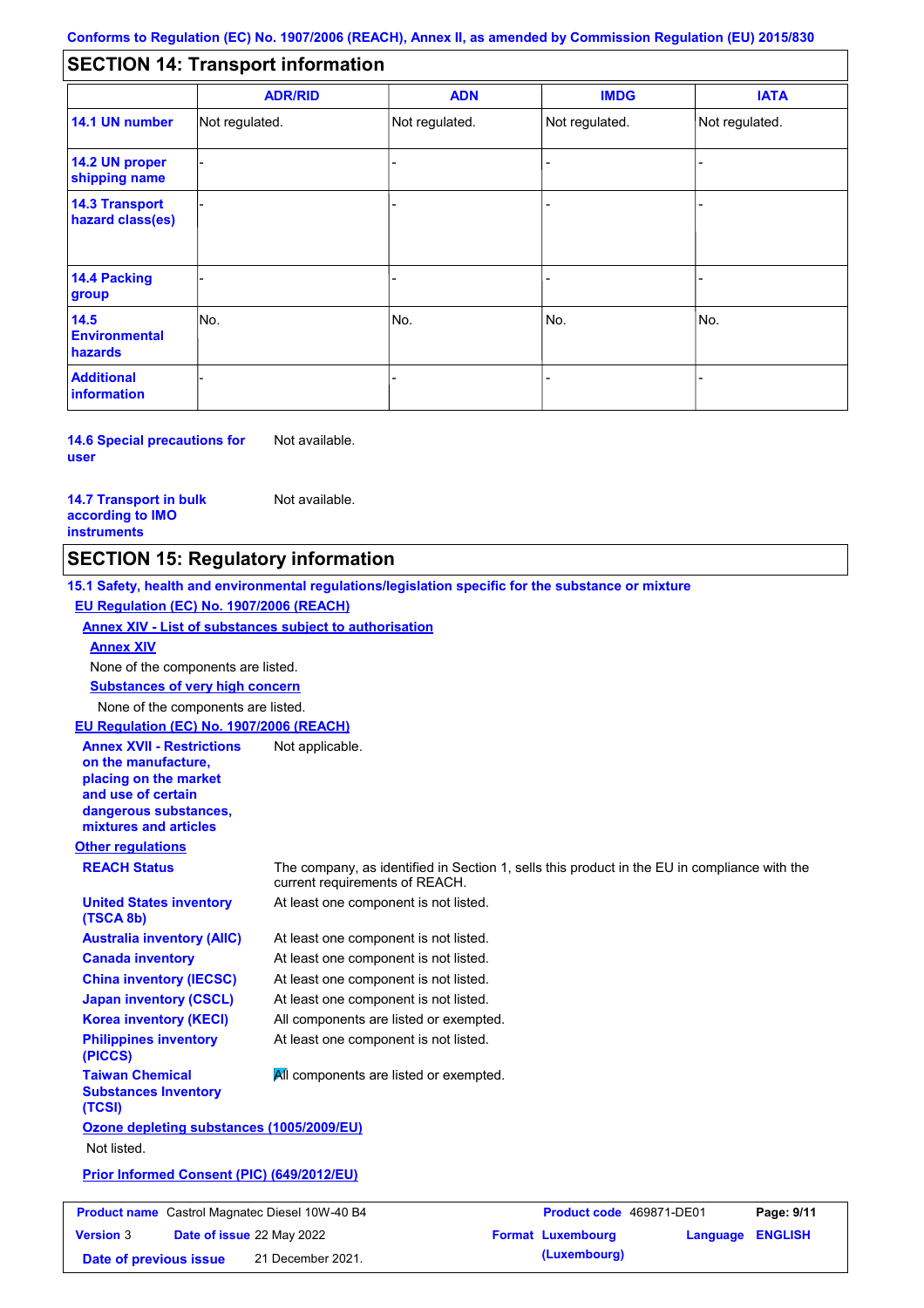## **SECTION 15: Regulatory information**

Not listed.

**Persistent Organic Pollutants** Not listed.

### **EU - Water framework directive - Priority substances**

None of the components are listed.

### **Seveso Directive**

This product is not controlled under the Seveso Directive.

| <b>15.2 Chemical safety</b> | A Chemical Safety Assessment has been carried out for one or more of the substances within  |
|-----------------------------|---------------------------------------------------------------------------------------------|
| assessment                  | this mixture. A Chemical Safety Assessment has not been carried out for the mixture itself. |

## **SECTION 16: Other information**

| <b>Abbreviations and acronyms</b> | ADN = European Provisions concerning the International Carriage of Dangerous Goods by    |
|-----------------------------------|------------------------------------------------------------------------------------------|
|                                   | Inland Waterway                                                                          |
|                                   | ADR = The European Agreement concerning the International Carriage of Dangerous Goods by |
|                                   | Road                                                                                     |
|                                   | ATE = Acute Toxicity Estimate                                                            |
|                                   | <b>BCF</b> = Bioconcentration Factor                                                     |
|                                   | CAS = Chemical Abstracts Service                                                         |
|                                   | CLP = Classification, Labelling and Packaging Regulation [Regulation (EC) No. 1272/2008] |
|                                   | CSA = Chemical Safety Assessment                                                         |
|                                   | CSR = Chemical Safety Report                                                             |
|                                   | DMEL = Derived Minimal Effect Level                                                      |
|                                   | DNEL = Derived No Effect Level                                                           |
|                                   | EINECS = European Inventory of Existing Commercial chemical Substances                   |
|                                   | ES = Exposure Scenario                                                                   |
|                                   | EUH statement = CLP-specific Hazard statement                                            |
|                                   | EWC = European Waste Catalogue                                                           |
|                                   | GHS = Globally Harmonized System of Classification and Labelling of Chemicals            |
|                                   | IATA = International Air Transport Association                                           |
|                                   | IBC = Intermediate Bulk Container                                                        |
|                                   | <b>IMDG</b> = International Maritime Dangerous Goods                                     |
|                                   | LogPow = logarithm of the octanol/water partition coefficient                            |
|                                   | MARPOL = International Convention for the Prevention of Pollution From Ships, 1973 as    |
|                                   | modified by the Protocol of 1978. ("Marpol" = marine pollution)                          |
|                                   | OECD = Organisation for Economic Co-operation and Development                            |
|                                   | PBT = Persistent, Bioaccumulative and Toxic                                              |
|                                   | <b>PNEC</b> = Predicted No Effect Concentration                                          |
|                                   | REACH = Registration, Evaluation, Authorisation and Restriction of Chemicals Regulation  |
|                                   | [Regulation (EC) No. 1907/2006]                                                          |
|                                   | RID = The Regulations concerning the International Carriage of Dangerous Goods by Rail   |
|                                   | <b>RRN = REACH Registration Number</b>                                                   |
|                                   | SADT = Self-Accelerating Decomposition Temperature                                       |
|                                   | SVHC = Substances of Very High Concern                                                   |
|                                   | STOT-RE = Specific Target Organ Toxicity - Repeated Exposure                             |
|                                   | STOT-SE = Specific Target Organ Toxicity - Single Exposure                               |
|                                   | $TWA = Time weighted average$                                                            |
|                                   | UN = United Nations                                                                      |
|                                   | UVCB = Complex hydrocarbon substance                                                     |
|                                   | VOC = Volatile Organic Compound                                                          |
|                                   | vPvB = Very Persistent and Very Bioaccumulative                                          |
|                                   | Varies = may contain one or more of the following 64741-88-4 / RRN 01-2119488706-23,     |
|                                   | 64741-89-5 / RRN 01-2119487067-30, 64741-95-3 / RRN 01-2119487081-40, 64741-96-4/ RRN    |
|                                   | 01-2119483621-38, 64742-01-4 / RRN 01-2119488707-21, 64742-44-5 / RRN                    |
|                                   | 01-2119985177-24, 64742-45-6, 64742-52-5 / RRN 01-2119467170-45, 64742-53-6 / RRN        |
|                                   | 01-2119480375-34, 64742-54-7 / RRN 01-2119484627-25, 64742-55-8 / RRN                    |
|                                   | 01-2119487077-29, 64742-56-9 / RRN 01-2119480132-48, 64742-57-0 / RRN                    |
|                                   | 01-2119489287-22, 64742-58-1, 64742-62-7 / RRN 01-2119480472-38, 64742-63-8,             |
|                                   | 64742-65-0 / RRN 01-2119471299-27, 64742-70-7 / RRN 01-2119487080-42, 72623-85-9 /       |
|                                   | RRN 01-2119555262-43, 72623-86-0 / RRN 01-2119474878-16, 72623-87-1 / RRN                |
|                                   | 01-2119474889-13                                                                         |

### **Procedure used to derive the classification according to Regulation (EC) No. 1272/2008 [CLP/GHS]**

| <b>Classification</b> | <b>Justification</b> |
|-----------------------|----------------------|
| Not classified.       |                      |

| <b>Product name</b> Castrol Magnatec Diesel 10W-40 B4 |  |                                  | <b>Product code</b> 469871-DE01 | Page: 10/11              |                  |  |
|-------------------------------------------------------|--|----------------------------------|---------------------------------|--------------------------|------------------|--|
| <b>Version 3</b>                                      |  | <b>Date of issue 22 May 2022</b> |                                 | <b>Format Luxembourg</b> | Language ENGLISH |  |
| Date of previous issue                                |  | 21 December 2021.                |                                 | (Luxembourg)             |                  |  |